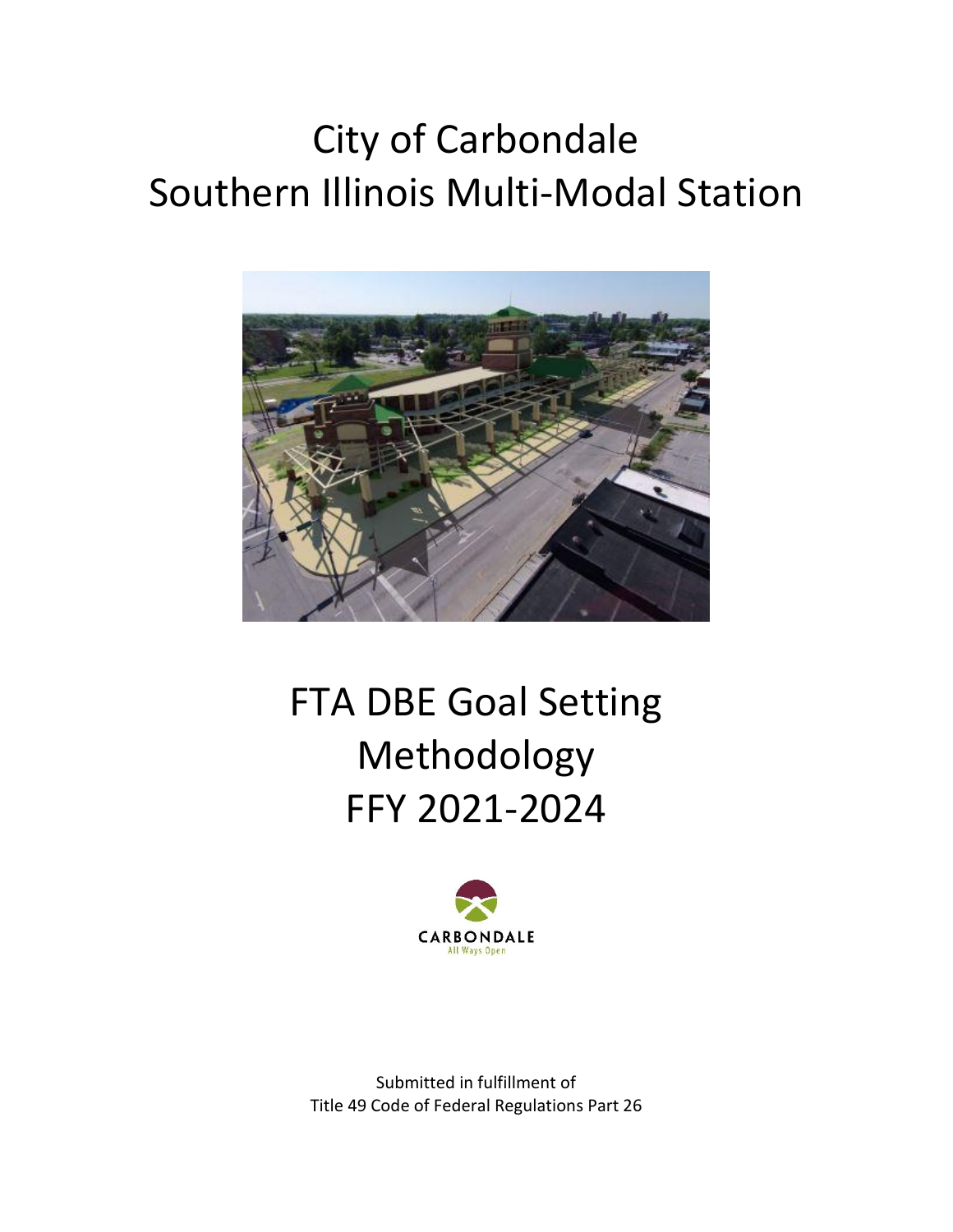

### **TABLE OF CONTENTS**

| III. |                                                           |  |
|------|-----------------------------------------------------------|--|
| IV.  |                                                           |  |
|      |                                                           |  |
| V.   |                                                           |  |
|      | VI. UTILIZATION OF RACE NEUTRAL & RACE CONSCIOUS METHOD 8 |  |
|      |                                                           |  |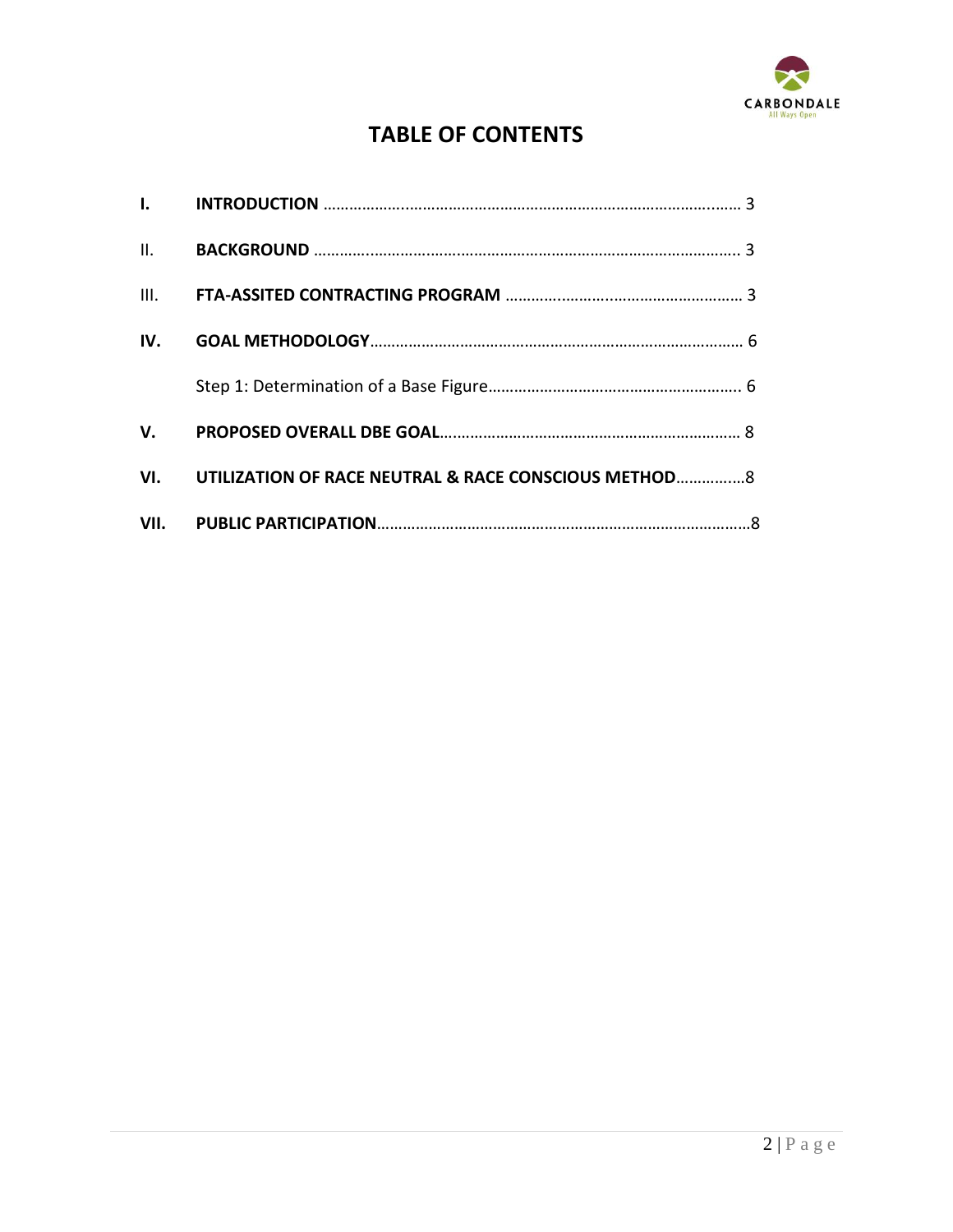

#### **1. INTRODUCTION**

The CITY OF CARBONDALE herein sets forth its overall Disadvantaged Business Enterprise (DBE) Goal along with the corresponding goal-setting methodology for the three-year Federal Fiscal Year (FFY) goal period of 2021-2024, pursuant to Title 49 Code of Federal Regulations (CFR) Part 26 "Participation by Disadvantaged Business Enterprises in U.S. Department of Transportation Programs."

#### **2. BACKGROUND**

The City of Carbondale's project, Southern Illinois Multi-Modal Station, is a recipient of U.S. Department of Transportation (USDOT), Federal Transit Administration (FTA) funding. As a condition of receiving this assistance, the Southern Illinois Multi-Modal Station must comply with FTA's DBE requirements. In accordance with Title 49 CFR Part 26; Participation by DBE's in USDOT programs, CITY OF CARBONDALE is required to develop and submit an Overall DBE Goal for its FTA assisted projects.

#### **3. FTA-ASSISTED CONTRACTING PROGRAM FOR FFY 2021-2024**

Table 1 represents CITY OF CARBONDALE' FTA-assisted contracting program which lists all the projects considered in preparing the goal methodology. It is anticipated that the projects listed in this table will be awarded during the triennial period.

| <b>Projects WITH Contracting Opportunity</b>      | <b>Federal Funds</b><br>2021-2024 |
|---------------------------------------------------|-----------------------------------|
| Land, structures, rights-of-way, appraisals, etc. | \$339,719                         |
| Relocation expenses and payments                  | \$200,000                         |
| Architectural and engineering fees                | \$1,778,585                       |
| Other architectural and engineering fees          | \$0                               |
| Project inspection fees                           | \$55,259                          |
| Site work                                         | \$2,397,119                       |
| Demolition and removal                            | \$30,000                          |
| Construction                                      | \$11,431,820                      |
| Equipment                                         | \$950,000                         |
| <b>Total FTA-assisted Contracting Opportunity</b> | \$17,482,500                      |

Table 2 represents all the NAIC codes assigned to the work categories. The sheet was sorted by NAICS code number to identify codes applied to work categories across different projects.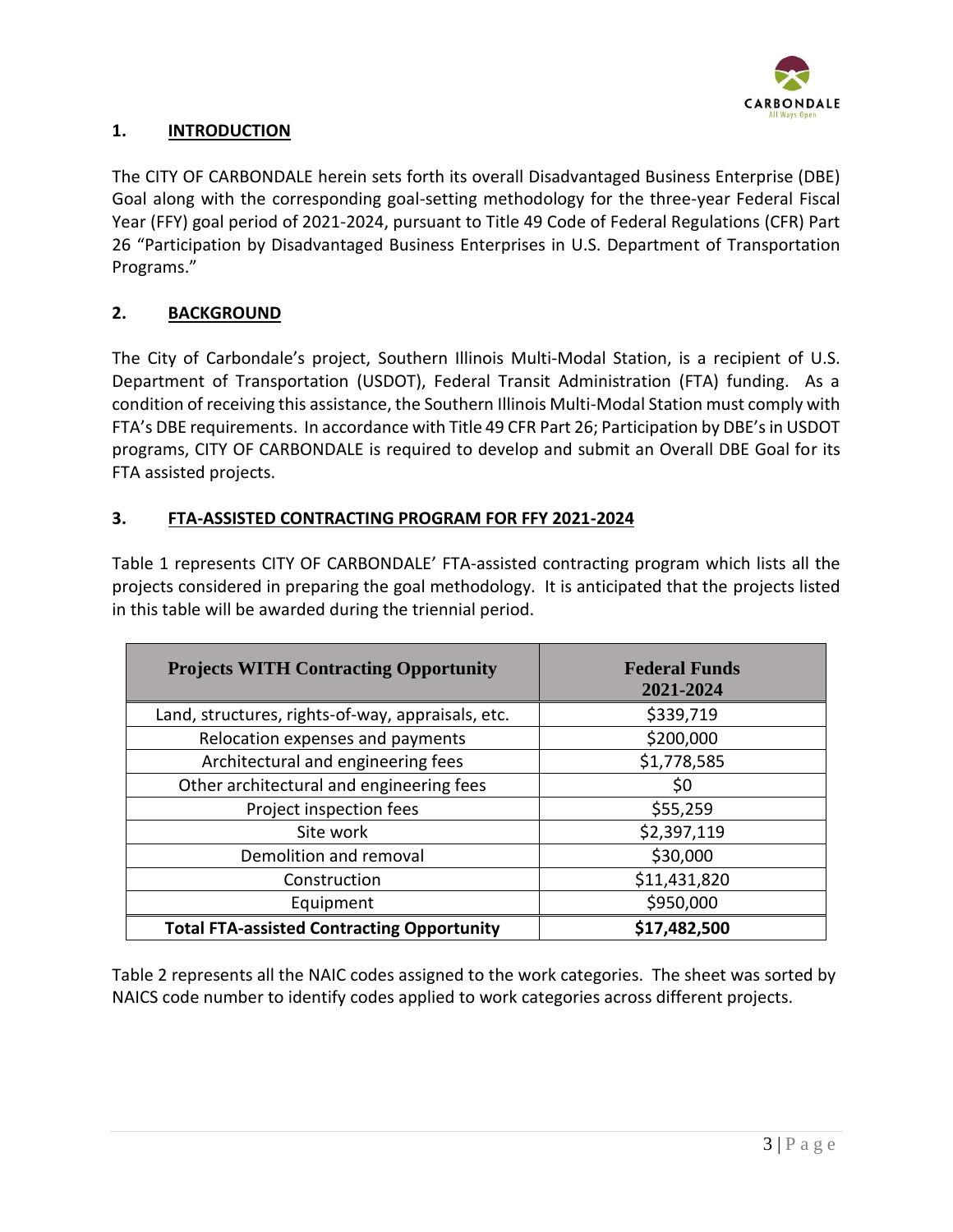

| aple |  |
|------|--|
|------|--|

| <b>CATEGORY OF WORK</b>                                                    | <b>NAICS CODE</b>                                               | <b>ESTIMATED FTA \$ by NAICs</b> |  |  |
|----------------------------------------------------------------------------|-----------------------------------------------------------------|----------------------------------|--|--|
| Water & Sewer Line and Related                                             |                                                                 |                                  |  |  |
| <b>Structures Construction</b>                                             | 237110                                                          | 51,278                           |  |  |
| Service line, gas and oil,<br>construction                                 | 237120                                                          | 12,473                           |  |  |
| Utility line (i.e., communication,<br>electric power), construction        | 237130                                                          | 60,979                           |  |  |
| Concrete Paving (i.e., highway,<br>road, street, public sidewalk           | 237310                                                          | 511,395                          |  |  |
| Poured Concrete Foundation and<br><b>Structure Contractors</b>             | 238110                                                          | 1,352,334                        |  |  |
| <b>Structural Steel and Precast</b><br>Contractors                         | 238120                                                          | 1,015,860                        |  |  |
| <b>Framing Contractors</b>                                                 | 238130                                                          | 284,108                          |  |  |
| <b>Masonry Contractors</b>                                                 | 238140                                                          | 1,330,458                        |  |  |
| <b>Glass and Glazing Contractors</b>                                       | 238150                                                          | 259,162                          |  |  |
| <b>Roofing Contractors</b>                                                 | 238160                                                          | 486,449                          |  |  |
| <b>Siding Contractors</b>                                                  | 238170                                                          | 62,365                           |  |  |
| Other Foundation, Structure, and<br><b>Building Exterior Contractors</b>   | 238190                                                          | 311,826                          |  |  |
| <b>Electrical Contractors and Other</b><br>Wiring Installation Contractors | 238210                                                          | 1,697,720                        |  |  |
| Plumbing, Heating, and Air-<br><b>Conditioning Contractors</b>             | 238220                                                          | 3,279,025                        |  |  |
| <b>Other Building Equipment</b><br>Contractors                             | 238290                                                          | 131,660                          |  |  |
| Drywall and Insulation Contractors                                         | 238310                                                          | 568,216                          |  |  |
| Painting and Wall Covering<br>Contractors                                  | 238320                                                          | 302,125                          |  |  |
| <b>Flooring Contractors</b>                                                | 238330                                                          | 188,482                          |  |  |
| <b>Tile and Terrazzo Contractors</b>                                       | 238340                                                          | 173,237                          |  |  |
| <b>Finish Carpentry Contractors</b>                                        | 238350                                                          | 166,307                          |  |  |
| <b>Other Building Finishing</b>                                            | 238390                                                          | 62,365                           |  |  |
| Contractors                                                                |                                                                 |                                  |  |  |
| <b>Site Preparation Contractors</b>                                        | 238910                                                          | 1,487,064                        |  |  |
| All Other Specialty Contractors                                            | 238990                                                          | 54,050                           |  |  |
| Federal Transit Administration (FTA).                                      | *North American Industry Classification System. Use required by | \$13,858,939                     |  |  |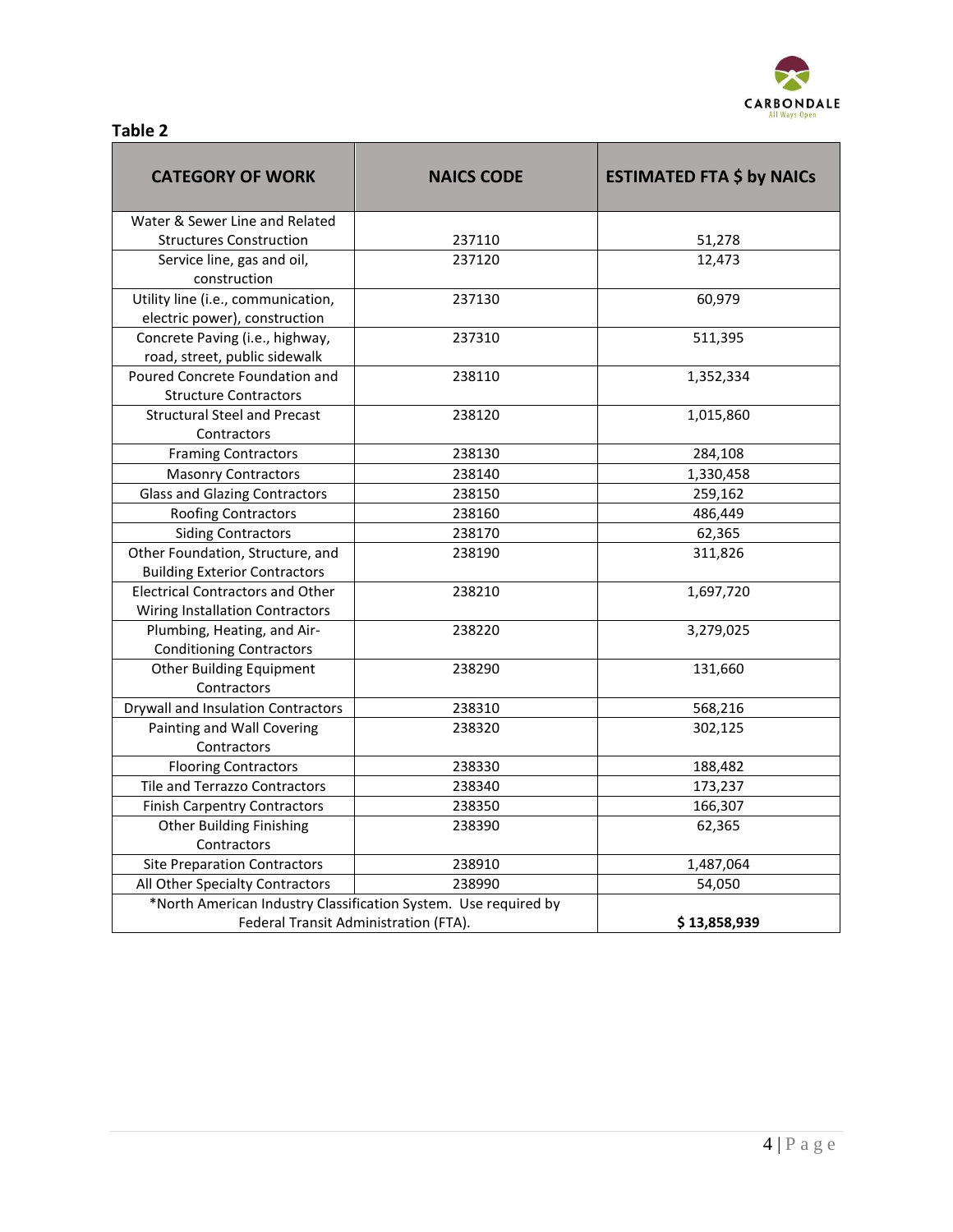

Table 3 provides a final summary of the work categories once all the duplicate NAICS codes were combined. The table also provides the estimated FTA funds per NAICS code and the corresponding NAICS weight for each work category.

| <b>CATEGORY OF WORK</b>                             | <b>NAICS* CODE</b> | <b>ESTIMATED FTA \$ by</b> | <b>NAICS* WEIGHT</b> |
|-----------------------------------------------------|--------------------|----------------------------|----------------------|
|                                                     |                    | <b>NAICS*</b>              |                      |
| Water and Sewer Line and                            |                    |                            |                      |
| <b>Related Structures Construction</b>              | 237110             | 51,278                     | 0.37%                |
| Service line, gas and oil,                          | 237120             | 12,473                     | 0.09%                |
| construction                                        |                    |                            |                      |
| Utility line (i.e., communication,                  |                    |                            |                      |
| electric power), construction                       | 237130             | 60,979                     | 0.44%                |
| Concrete Paving (i.e., highway,                     |                    |                            |                      |
| road, street, public sidewalk                       | 237310             | 511,395                    | 3.69%                |
| Poured Concrete Foundation and                      |                    |                            |                      |
| <b>Structure Contractors</b>                        | 238110             | 1,362,334                  | 9.83%                |
| <b>Structural Steel and Precast</b>                 | 238120             | 1,015,860                  | 7.33%                |
| Contractors                                         |                    |                            |                      |
| <b>Framing Contractors</b>                          | 238130             | 284,108                    | 2.05%                |
| <b>Masonry Contractors</b>                          | 238140             | 1,330,458                  | 3.51%                |
| <b>Glass and Glazing Contractors</b>                | 238150             | 259,162                    | 0.45%                |
| <b>Roofing Contractors</b>                          | 238160             | 486,449                    | 3.51%                |
| <b>Siding Contractors</b>                           | 238170             | 62,365                     | 0.45%                |
| Other Foundation, Structure, and                    |                    |                            |                      |
| <b>Building Exterior Contractors</b>                | 238210             | 311,826                    | 2.25%                |
| <b>Electrical Contractors and Other</b>             |                    |                            |                      |
| Wiring Installation Contractors                     | 238210             | 1,697,720                  | 12.25%               |
| Plumbing, Heating, and Air-                         |                    |                            |                      |
| <b>Conditioning Contractors</b>                     | 238220             | 3,279,025                  | 23.66%               |
| <b>Other Building Equipment</b>                     |                    |                            |                      |
| Contractors                                         | 238290             | 131,660                    | 0.95%                |
| Drywall and Insulation                              |                    |                            |                      |
| Contractors                                         | 238310             | 568,216                    | 4.10%                |
| Painting and Wall Covering                          |                    |                            |                      |
| Contractors                                         | 238320             | 302,125                    | 2.18%                |
| <b>Flooring Contractors</b>                         | 238330             | 188,482                    | 1.36%                |
| Tile and Terrazzo Contractors                       | 238340             | 173,237                    | 1.25%                |
| <b>Finish Carpentry Contractors</b>                 | 238350             | 166,307                    | 1.20%                |
| <b>Other Building Finishing</b>                     |                    |                            |                      |
| Contractors                                         | 238390             | 62,365                     | 0.45%                |
| <b>Site Preparation Contractors</b>                 |                    |                            |                      |
|                                                     | 238910             | 1,487,064                  | 10.73%               |
| All Other Specialty Contractors                     | 238990             | 54,050                     | 0.39%                |
| *North American Industry Classification System. Use |                    |                            |                      |
| required by Federal Transit Administration (FTA).   |                    | \$13,858,939               | 100.00%              |

#### **Table 3**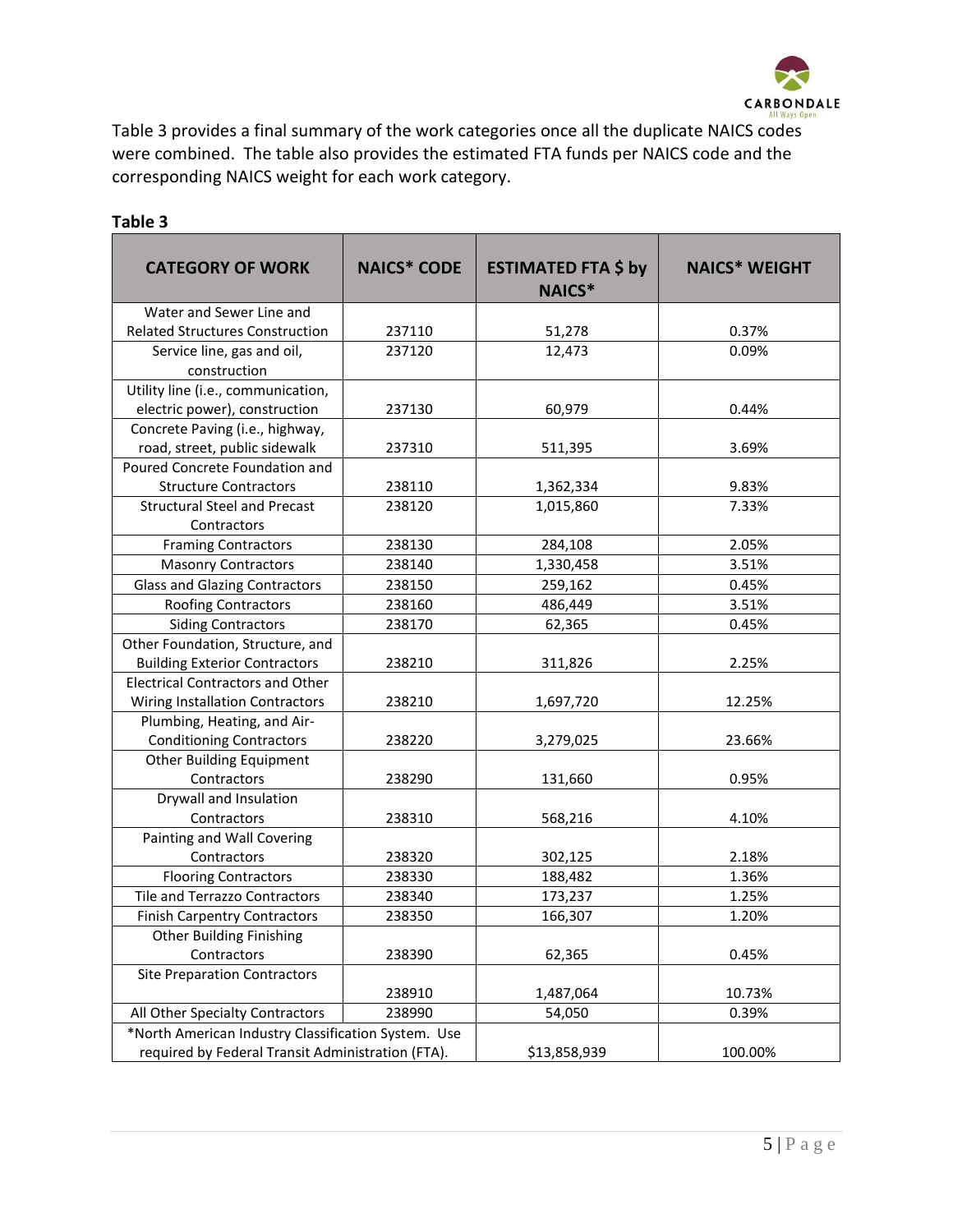

#### **4. GOAL METHODOLOGY**

#### **Step 1: Determination of Base Figure**

CITY OF CARBONDALE followed the prescribed federal methodology to determine a base figure. CITY OF CARBONDALE looked at the availability of ready and willing DBE firms in each category code and also looked at ALL ready and willing firms in each category code. This information was gathered through the Illinois Unified Certification Program (IUCP) DBE Database of Certified Firms and the 2017 U.S. Census Bureau County Business Patterns Database with specific market area defined based on the individual contracting opportunity.

CITY OF CARBONDALE's local market area consists of 2 counties in Southern Illinois (Jackson and Williamson). This is where the majority of the contracting dollars are expended and/or the majority of contractor and subcontractor bids/quotes are located.

The base figure is derived by dividing the number of ready, willing and able DBE firms identified in each work category by the number of ALL firms identified in each work category (relative availability), then weighting the relative availability for each work category by the corresponding work category weight (Table 3), and then adding the weighted ratios together.

### **Base Figure = Number of Ready, Willing, and Able DBE Firms**

| Number of ALL Ready, Willing and Able Firms | X category weight X 100 |
|---------------------------------------------|-------------------------|
|                                             |                         |

| Numerator:   | <b>IUCP DBE Database of Certified Forms</b>         |
|--------------|-----------------------------------------------------|
| Denominator: | 2017 U.S. Census Bureau's Business Patters Database |

To ensure the information pulled for DBE firms and ALL firms was same in comparison, the same geographic region was selected for both groups as noted in Table 4.

The result of the base figure calculation is , as shown in Table 4:

#### **Table 4**

| <b>CATEGORY OF</b><br><b>WORK</b>                                      | <b>NAICS</b><br><b>CODE</b> | <b>NAICS</b><br><b>WEIGHT</b> | <b>GEOGRAPHICAL</b><br><b>REGION</b>         | <b>ALL</b><br><b>FIRMS</b> | <b>DBE</b><br><b>FIRMS</b> | <b>WEIGHTED</b><br><b>RATIO</b> |
|------------------------------------------------------------------------|-----------------------------|-------------------------------|----------------------------------------------|----------------------------|----------------------------|---------------------------------|
| Water and Sewer Line<br>and Related Structures<br>Construction         | 237110                      | 0.37%                         | Jackson County &<br><b>Williamson County</b> | 6                          | $\Omega$                   | 0.00%                           |
| Service line, gas and oil,<br>construction                             | 237120                      | 0.09%                         | Jackson County &<br><b>Williamson County</b> | 1                          | $\Omega$                   | $0.00\%$                        |
| Utility line (i.e.,<br>communication, electric<br>power), construction | 237130                      | 0.44%                         | Jackson County &<br><b>Williamson County</b> | $\mathfrak z$              | $\Omega$                   | $0.00\%$                        |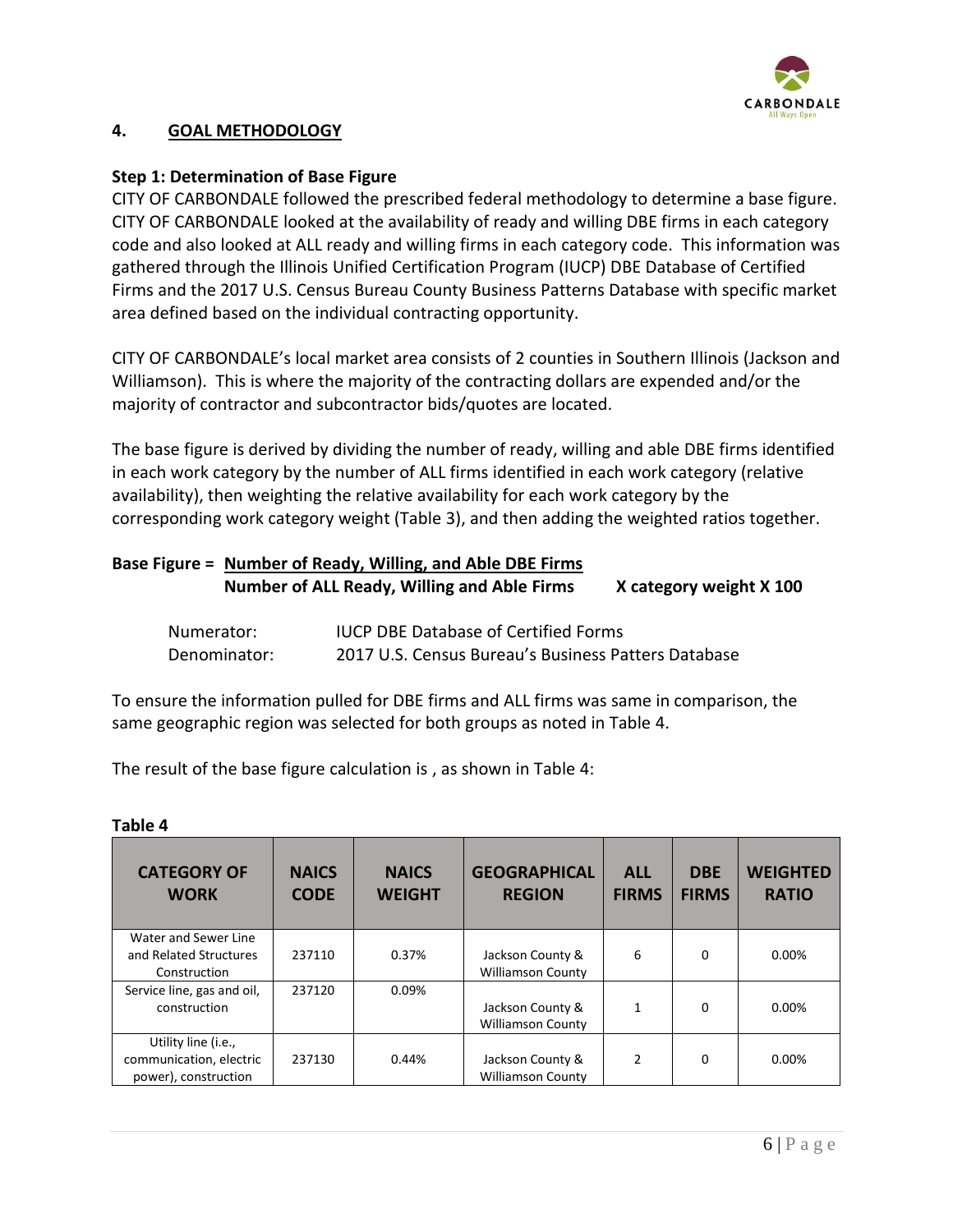

| Concrete Paving (i.e.,<br>highway, road, street,<br>public sidewalk                  | 237310 | 3.69%  | Jackson County &<br><b>Williamson County</b> | 15             | 8            | 1.95% |
|--------------------------------------------------------------------------------------|--------|--------|----------------------------------------------|----------------|--------------|-------|
| <b>Poured Concrete</b><br>Foundation and<br><b>Structure Contractors</b>             | 238110 | 9.83%  | Jackson County &<br><b>Williamson County</b> | 15             | 5            | 3.27% |
| <b>Structural Steel and</b><br><b>Precast Contractors</b>                            | 238120 | 7.33%  | Jackson County &<br><b>Williamson County</b> | 2              | 0            | 0.00% |
| <b>Framing Contractors</b>                                                           | 238130 | 2.05%  | Jackson County &<br><b>Williamson County</b> | 4              | 0            | 0.00% |
| <b>Masonry Contractors</b>                                                           | 238140 | 3.51%  | Jackson County &<br>Williamson County        | 6              | $\mathbf{1}$ | 0.58% |
| <b>Glass and Glazing</b><br>Contractors                                              | 238150 | 0.45%  | Jackson County &<br><b>Williamson County</b> | $\overline{2}$ | 0            | 0.00% |
| Roofing Contractors                                                                  | 238160 | 3.51%  | Jackson County &<br><b>Williamson County</b> | 8              | 0            | 0.00% |
| <b>Siding Contractors</b>                                                            | 238170 | 0.45%  | Jackson County &<br><b>Williamson County</b> | 6              | 0            | 0.00% |
| Other Foundation,<br>Structure, and Building<br><b>Exterior Contractors</b>          | 238210 | 2.25%  | Jackson County &<br><b>Williamson County</b> | $\overline{2}$ | 0            | 0.00% |
| <b>Electrical Contractors</b><br>and Other Wiring<br><b>Installation Contractors</b> | 238210 | 12.25% | Jackson County &<br><b>Williamson County</b> | 23             | 0            | 0.00% |
| Plumbing, Heating, and<br>Air-Conditioning<br>Contractors                            | 238220 | 23.66% | Jackson County &<br><b>Williamson County</b> | 47             | 0            | 0.00% |
| <b>Other Building</b><br><b>Equipment Contractors</b>                                | 238290 | 0.95%  | Jackson County &<br><b>Williamson County</b> | 3              | 0            | 0.00% |
| Drywall and Insulation<br>Contractors                                                | 238310 | 4.10%  | Jackson County &<br><b>Williamson County</b> | 8              | $\mathsf 0$  | 0.00% |
| Painting and Wall<br><b>Covering Contractors</b>                                     | 238320 | 2.18%  | Jackson County &<br><b>Williamson County</b> | 6              | $\pmb{0}$    | 0.00% |
| <b>Flooring Contractors</b>                                                          | 238330 | 1.36%  | Jackson County &<br><b>Williamson County</b> | 4              | 0            | 0.00% |
| Tile and Terrazzo<br>Contractors                                                     | 238340 | 1.25%  | Jackson County &<br><b>Williamson County</b> | $\overline{2}$ | 0            | 0.00% |
| <b>Finish Carpentry</b><br>Contractors                                               | 238350 | 1.20%  | Jackson County &<br>Williamson County        | 7              | 0            | 0.00% |
| <b>Other Building Finishing</b><br>Contractors                                       | 238390 | 0.45%  | Jackson County &<br><b>Williamson County</b> | 3              | $\mathsf 0$  | 0.00% |
| Site Preparation<br>Contractors                                                      | 238910 | 10.73% | Jackson County &<br><b>Williamson County</b> | 17             | 3            | 18.9% |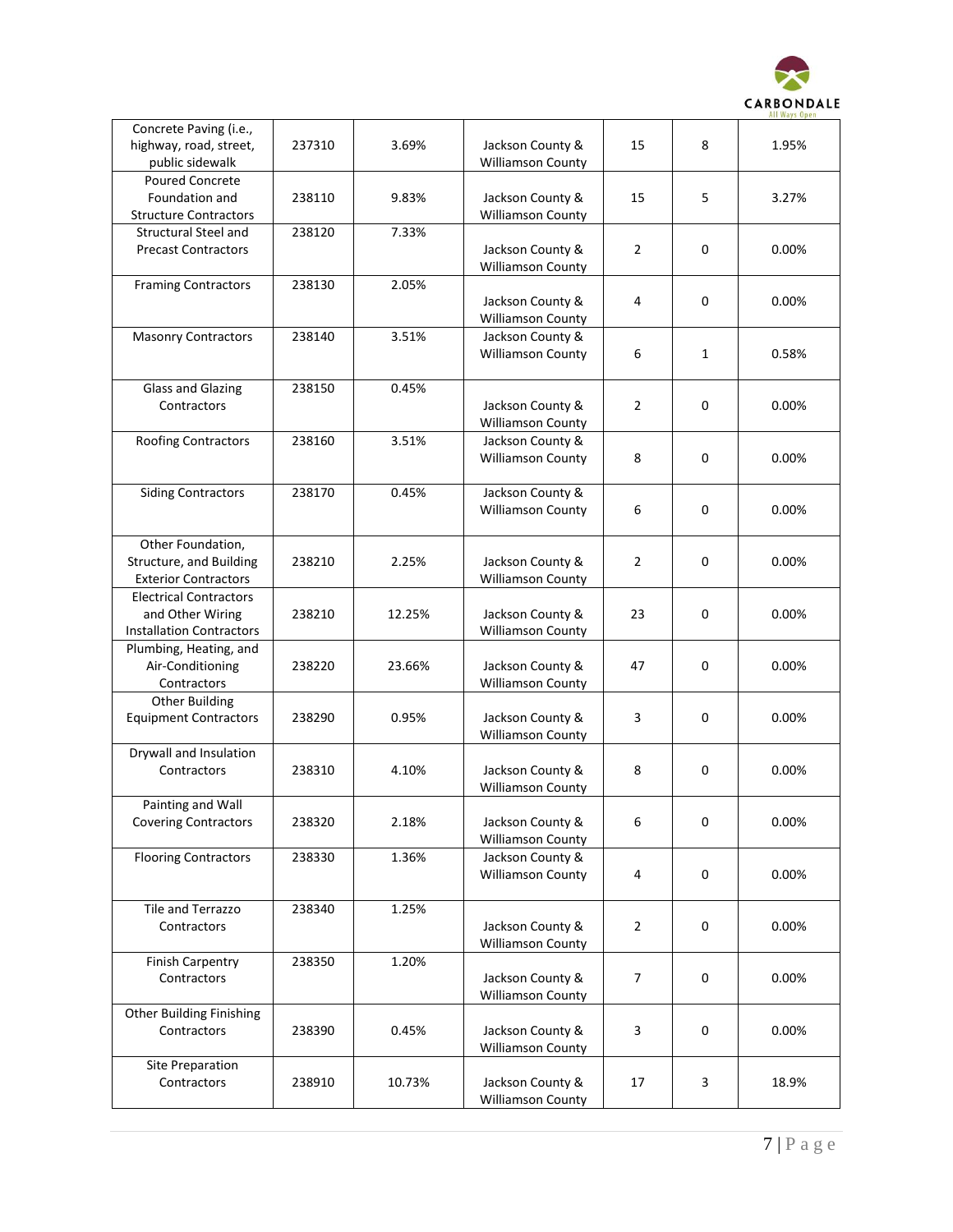

| All Other Specialty<br>Contractors | 238990 | 0.39%   | Jackson County &<br><b>Williamson County</b> | 12  |    | 0.03% |
|------------------------------------|--------|---------|----------------------------------------------|-----|----|-------|
| <b>BASE FIGURE</b>                 |        | 100.00% |                                              | 201 | 18 | 2.4%  |

#### **A. Other Available Evidence**

CITY OF CARBONDALE is not aware of any other factors that would have an impact on the DBE goal setting methodology other than, expanding the geographical area.

#### **5. PROPOSED OVERALL DBE GOAL**

**The final proposed overall DBE goal for FFY 2021-2024 for the Southern Illinois Multi-Modal Station's FTA-assisted contracts is 2.4%.** The DBE goal is a Race Neutral and Race Conscious goal and CITY OF CARBONDALE will implement race neutral measures to achieve this goal.

#### **6. UTILIZATION OF RACE NEUTRAL & RACE CONSCIOUS METHOD**

Utilization of race neutral and race conscious measures are the preferred method of achieving DBE participation. Contract specific goals may be established in those instances when it is anticipated that exclusive use of race conscious measures may be insufficient to meet the goal.

We estimate that, in meeting our overall goal of 2.4 %, we will obtain 50% from race neutral participation and 50% through race-conscious measures. The Agency actively seeks to solicit procurement participation from DBE firms and affirmatively ensures the same in its public notices.

Race neutral and race conscious methods include, but are not necessarily limited to, the following:

- DBE participation through a prime contract obtained through competitive procurement procedures
- DBE participation through a subcontract on a prime contract
- CITY OF CARBONDALE will unbundle solicitations, provide pre-bid/pre-proposal conferences
- CITY OF CARBONDALE will advise its contracting community of the online directory of certified DBE's, found at the Illinois Unified Certification Program website: [www.IllinoisUCP.com](http://www.illinoisucp.com/)

CITY OF CARBONDALE will also make efforts to ensure that Requests for Proposals (RFPs), Invitation for Bids (IFBs) and all corresponding contracting requirements foster participation by DBEs and other small businesses. City of Carbondale encourages prime contractors to subcontract portions of the work to DBEs. Formal RFPs and IFBs are available on the City's website as is City's DBE policy and general information about "how to do business" with the City of Carbondale.